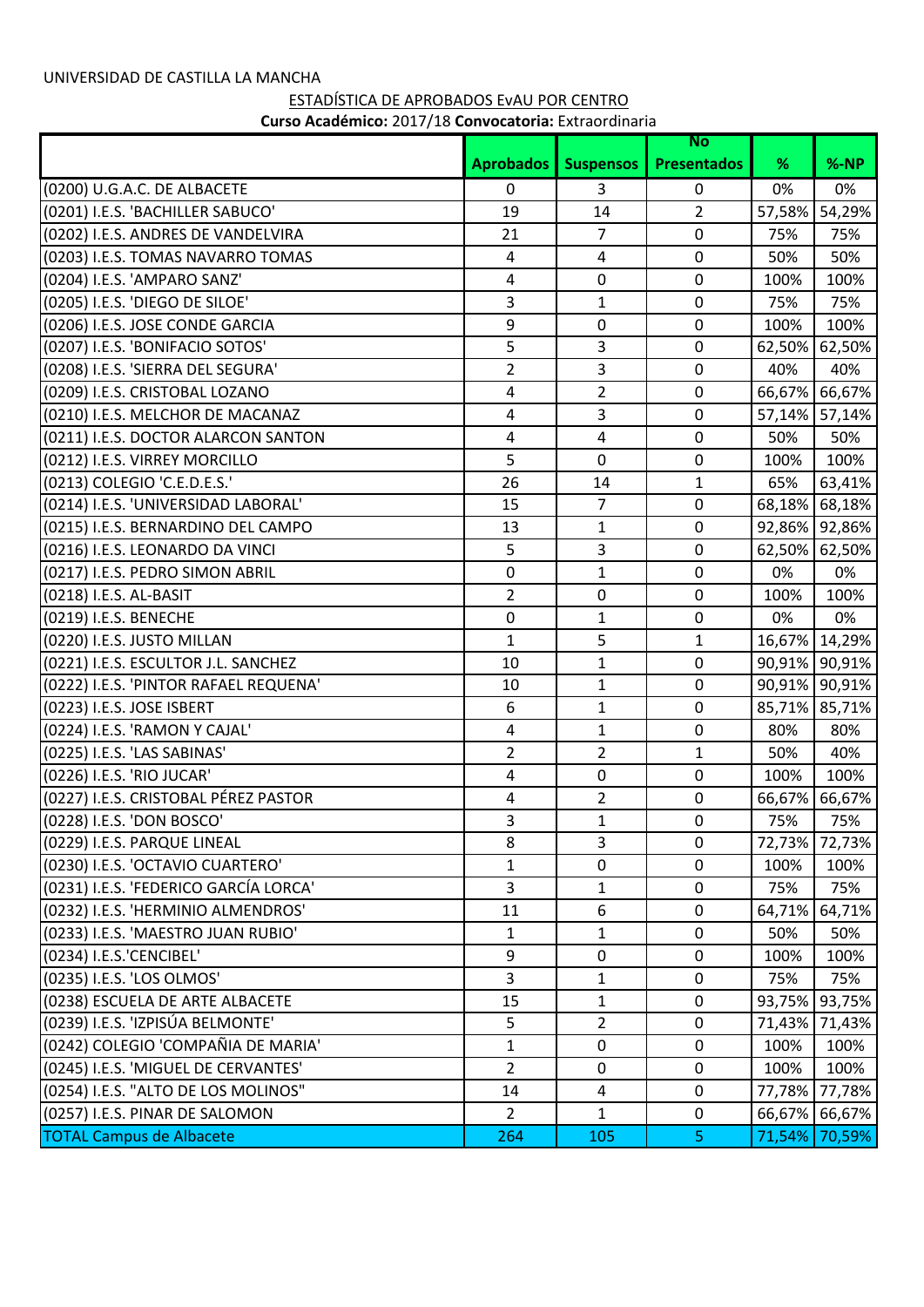|                                                  |                  |                  | <b>No</b>          |        |               |
|--------------------------------------------------|------------------|------------------|--------------------|--------|---------------|
|                                                  | <b>Aprobados</b> | <b>Suspensos</b> | <b>Presentados</b> | %      | <b>%-NP</b>   |
| (1301) I.E.S. HERNAN PEREZ DEL PULGAR            | 5                | $\overline{2}$   | 0                  | 71,43% | 71,43%        |
| (1302) I.E.S. MAESTRO JUAN DE AVILA              | 15               | 5                | $\mathbf 0$        | 75%    | 75%           |
| (1303) I.E.S. SANTA MARIA DE ALARCOS             | 21               | 6                | 3                  | 77,78% | 70%           |
| (1304) I.E.S. MIGUEL DE CERVANTES SAAVEDRA       | 8                | 4                | $\mathbf 0$        | 66,67% | 66,67%        |
| (1305) I.E.S. PABLO RUIZ PICASSO                 | 3                | $\overline{2}$   | $\mathbf{1}$       | 60%    | 50%           |
| (1306) I.E.S. CLAVERO FERNANDEZ DE CORDOBA       | 8                | $\mathbf{1}$     | $\pmb{0}$          |        | 88,89% 88,89% |
| (1307) I.E.S. SAN JUAN BAUTISTA DE LA CONCEPCION | $\mathbf{1}$     | $\overline{2}$   | 0                  |        | 33,33% 33,33% |
| (1308) I.E.S. EDUARDO VALENCIA                   | 0                | 1                | 0                  | 0%     | 0%            |
| (1309) I.E.S. ISABEL PERILLAN Y QUIROS           | 8                | $\overline{a}$   | $\mathbf 0$        | 66,67% | 66,67%        |
| (1310) I.E.S. 'OJOS DEL GUADIANA'                | 9                | $\pmb{0}$        | $\mathbf 0$        | 100%   | 100%          |
| (1311) I.E.S. 'PEDRO ALVAREZ SOTOMAYOR'          | $\mathbf{1}$     | $\boldsymbol{0}$ | $\mathbf 0$        | 100%   | 100%          |
| (1312) I.E.S. DAMASO ALONSO                      | 0                | $\overline{2}$   | $\mathbf 0$        | 0%     | 0%            |
| (1313) I.E.S. FRAY ANDRES                        | 24               | 3                | 0                  | 88,89% | 88,89%        |
| (1314) I.E.S. FERNANDO DE MENA                   | 9                | 1                | $\mathbf{1}$       | 90%    | 81,82%        |
| (1315) I.E.S. MODESTO NAVARRO                    | $\mathbf{1}$     | $\mathbf 0$      | $\mathbf 0$        | 100%   | 100%          |
| (1316) I.E.S.'ELADIO CABAÑERO'                   | 6                | $\boldsymbol{0}$ | $\mathbf 0$        | 100%   | 100%          |
| (1317) I.E.S. BERNARDO DE BALBUENA               | 12               | $\mathbf 0$      | $\mathbf 0$        | 100%   | 100%          |
| (1318) I.E.S. FRANCISCO DE QUEVEDO               | $\overline{7}$   | $\mathbf 0$      | 0                  | 100%   | 100%          |
| (1319) COLEGIO 'NUESTRA SEÑORA DEL PRADO'        | $\overline{7}$   | 5                | 0                  |        | 58,33% 58,33% |
| (1320) COLEGIO SAN JOSE                          | 6                | $\mathbf{1}$     | 0                  |        | 85,71% 85,71% |
| (1322) COLEGIO SANTO TOMAS                       | 0                | $\mathbf{1}$     | $\mathbf 0$        | 0%     | 0%            |
| (1323) I.E.S. MARIA ZAMBRANO                     | 10               | $\pmb{0}$        | $\mathbf 0$        | 100%   | 100%          |
| (1324) I.E.S. 'ATENEA'                           | 3                | $\boldsymbol{0}$ | $\mathbf{1}$       | 100%   | 75%           |
| (1325) I.E.S. C. JUAN DE TAVORA                  | $\overline{4}$   | $\boldsymbol{0}$ | $\mathbf 0$        | 100%   | 100%          |
| (1326) I.E.S. HERMOGENES RODRIGUEZ               | 0                | 3                | 0                  | 0%     | 0%            |
| (1327) I.E.S. ESTADOS DEL DUQUE                  | 0                | $\overline{2}$   | 0                  | 0%     | 0%            |
| (1328) I.E.S. FRANCISCO NIEVA                    | 4                | $\boldsymbol{0}$ | 0                  | 100%   | 100%          |
| (1329) I.E.S. BERENGUELA DE CASTILLA             | 8                | $\mathbf{1}$     | $\mathbf 0$        | 88,89% | 88,89%        |
| (1330) ESCUELA DE ARTES 'PEDRO ALMODOVAR'        | $\overline{7}$   | 3                | 0                  | 70%    | 70%           |
| (1331) I.E.S.'ISABEL MARTINEZ BUENDIA'           | $\overline{2}$   | 0                | $\mathbf 0$        | 100%   | 100%          |
| (1332) I.E.S. JUAN BOSCO                         | 0                | 1                | 0                  | 0%     | 0%            |
| (1335) ESCUELA DE ARTES ANTONIO LOPEZ            | $\overline{2}$   | 3                | 0                  | 40%    | 40%           |
| (1336) I.E.S. TORREON DEL ALCAZAR                | 13               | 1                | 0                  | 92,86% | 92,86%        |
| (1337) I.E.S. LOS BATANES                        | $\mathbf{1}$     | $\mathbf{1}$     | $\mathbf 0$        | 50%    | 50%           |
| (1338) I.E.S. 'GREGORIO PRIETO'                  | 5                | $\overline{2}$   | 0                  | 71,43% | 71,43%        |
| (1339) I.E.S. 'CAMPO DE CALATRAVA'               | 11               | $\mathbf 0$      | $\mathbf{1}$       | 100%   | 91,67%        |
| (1340) I.E.S. 'GUADIANA'                         | 4                | 5                | $\mathbf 0$        | 44,44% | 44,44%        |
| (1341) I.E.S. 'GALILEO GALILEI'                  | 5                | 0                | 0                  | 100%   | 100%          |
| (1342) I.E.S. 'AIREN'                            | 12               | $\mathbf{1}$     | 0                  |        | 92,31% 92,31% |
| (1343) I.E.S. 'MAESTRE DE CALATRAVA'             | $\overline{3}$   | $\mathbf{1}$     | 0                  | 75%    | 75%           |
| (1344) I.E.S. 'LEONARDO DA VINCI'                | $\overline{2}$   | $\mathbf 0$      | $\mathbf 0$        | 100%   | 100%          |
| (1345) I.E.S. 'FRANCISCO GARCIA PAVON'           | 3                | $\mathbf{1}$     | $\mathbf 0$        | 75%    | 75%           |
| (1347) COLEGIO SALESIANO 'SAN JUAN BOSCO'        | $\overline{2}$   | 1                | 0                  | 66,67% | 66,67%        |
| (1348) I.E.S. 'ANTONIO CALVIN'                   | $\overline{7}$   | $\overline{2}$   | $\mathbf{1}$       | 77,78% | 70%           |
| (1349) I.E.S. 'JUAN D'OPAZO'                     | 9                | $\overline{2}$   | 0                  | 81,82% | 81,82%        |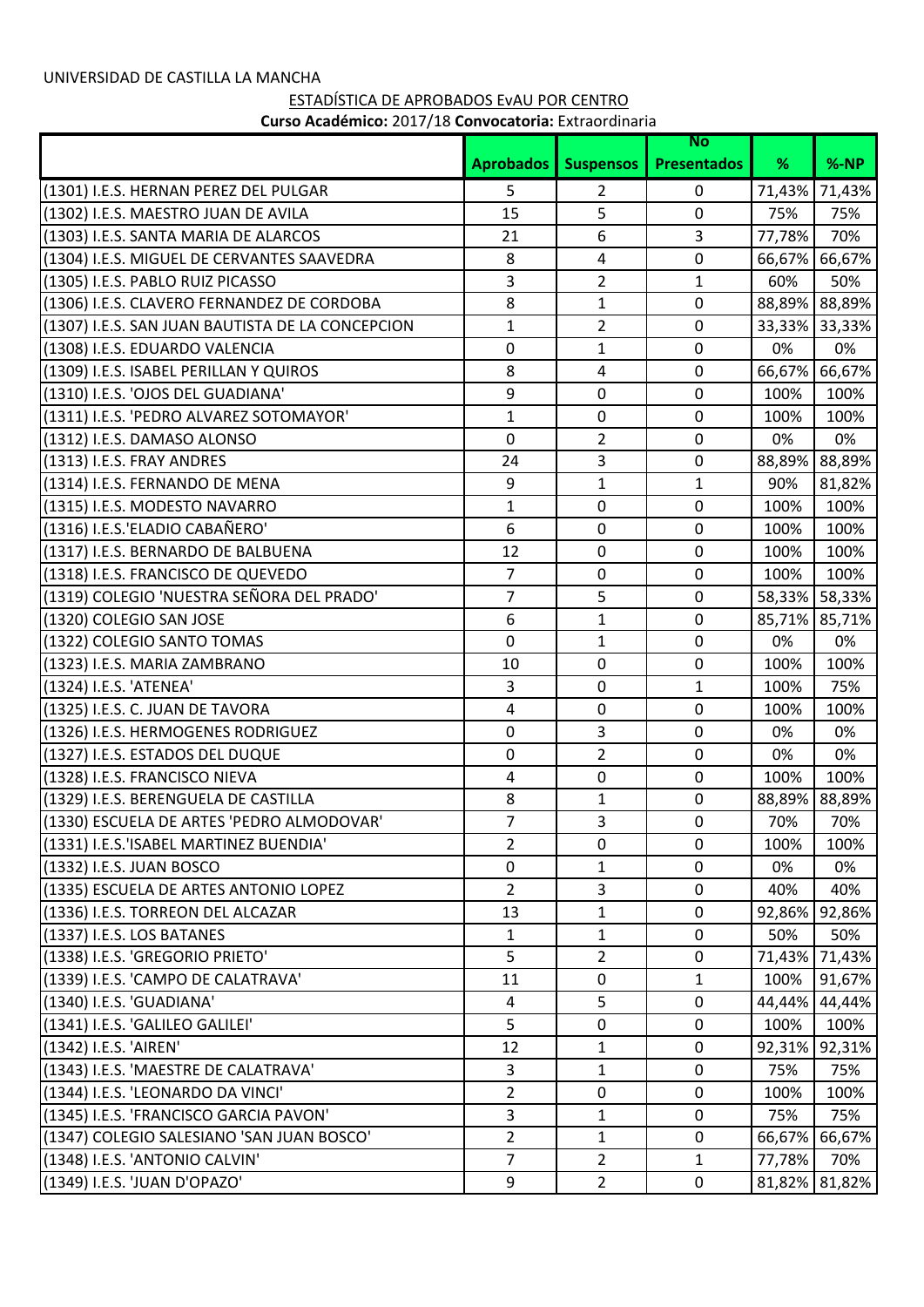|                                           |                  |                  | <b>No</b>          |        |        |
|-------------------------------------------|------------------|------------------|--------------------|--------|--------|
|                                           | <b>Aprobados</b> | <b>Suspensos</b> | <b>Presentados</b> | %      | %-NP   |
| (1350) I.E.S. 'MAXIMO LAGUNA'             | 5                | $\mathcal{P}$    | $\Omega$           | 71,43% | 71,43% |
| (1351) I.E.S. 'RAMON GIRALDO'             | 1                | 0                | $\Omega$           | 100%   | 100%   |
| (1352) I.E.S. 'MERCURIO'                  | 1                | 0                | 0                  | 100%   | 100%   |
| (1353) I.E.S. 'RIBERA DEL BULLAQUE'       | $\Omega$         | 1                | $\Omega$           | 0%     | 0%     |
| (1354) I.E.S. 'AZUER'                     | $\overline{2}$   | 0                | $\Omega$           | 100%   | 100%   |
| (1355) COLEGIO SALESIANO 'HERMANO GÁRATE' | 11               | 5                | 0                  | 68,75% | 68,75% |
| (1356) I.E.S. 'MARMARIA'                  |                  | 0                | $\Omega$           | 100%   | 100%   |
| (1357) I.E.S. 'VICENTE CANO'              | 3                | $\Omega$         | $\Omega$           | 100%   | 100%   |
| (1358) I.E.S. ALTO GUADIANA               | 8                | 0                | $\Omega$           | 100%   | 100%   |
| (1359) I.E.S. 'ALONSO QUIJANO'            | $\mathbf{0}$     | 0                |                    | 0%     | 0%     |
| (1360) I.E.S. 'MONICO SANCHEZ'            | 4                | 0                | 0                  | 100%   | 100%   |
| (1362) I.E.S.'PEÑALBA'                    | 8                | 0                | $\Omega$           | 100%   | 100%   |
| (1367) I.E.S.'CLARA CAMPOAMOR'            | 6                | 0                |                    | 100%   | 85,71% |
| <b>TOTAL Campus de Ciudad Real</b>        | 324              | 78               | 10                 | 80,60% | 78,64% |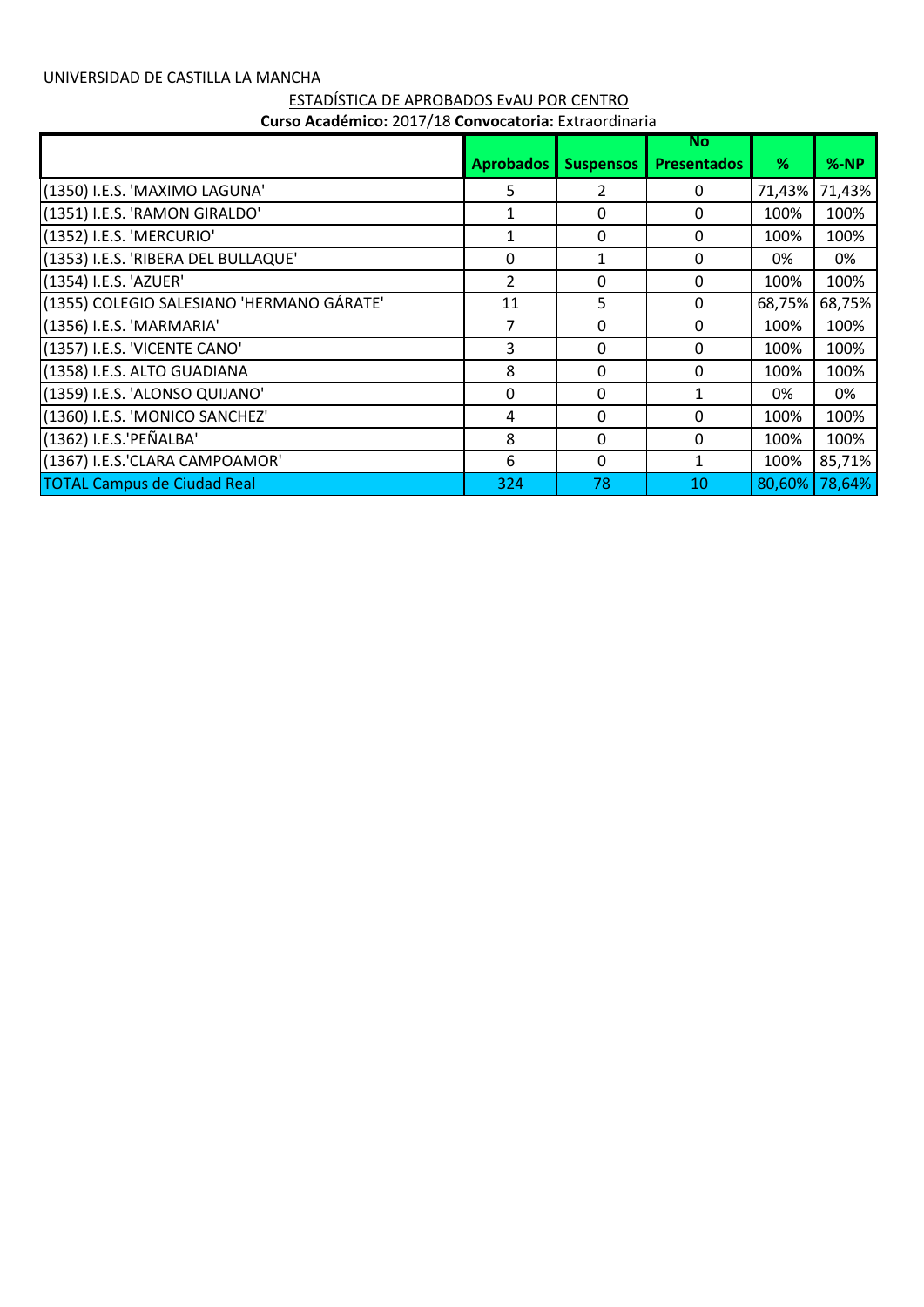|                                                   |                  |                  | <b>No</b>          |        |               |
|---------------------------------------------------|------------------|------------------|--------------------|--------|---------------|
|                                                   | <b>Aprobados</b> | <b>Suspensos</b> | <b>Presentados</b> | %      | %-NP          |
| (1601) I.E.S. ALFONSO VIII                        | 5.               | 2                | 0                  | 71,43% | 71,43%        |
| (1602) I.E.S. FERNANDO ZOBEL                      | 15               | $\overline{4}$   | $\mathbf 0$        | 78,95% | 78,95%        |
| (1603) I.E.S. LORENZO HERVAS Y PANDURO            | 7                | $\overline{2}$   | $\mathbf{1}$       | 77,78% | 70%           |
| (1604) I.E.S. 'JULIAN ZARCO'                      | 8                | $\mathbf 0$      | $\mathbf{1}$       | 100%   | 88,89%        |
| (1605) I.E.S. 'JORGE MANRIQUE'                    | 8                | 0                | $\Omega$           | 100%   | 100%          |
| (1606) I.E.S. 'DIEGO TORRENTE PEREZ'              | $\overline{7}$   | $\mathbf{1}$     | $\mathbf 0$        | 87,50% | 87,50%        |
| (1607) I.E.S. 'HONTANILLA'                        | 12               | $\overline{2}$   | $\mathbf 0$        | 85,71% | 85,71%        |
| (1608) I.E.S. SERRANIA BAJA                       | $\overline{2}$   | $\mathbf{1}$     | $\mathbf{1}$       | 66,67% | 50%           |
| (1609) COLEGIO SAGRADA FAMILIA                    | $\mathbf{1}$     | $\mathbf 0$      | $\mathbf 0$        | 100%   | 100%          |
| (1611) I.E.S. SANTIAGO GRISOLIA                   | 12               | 3                | $\mathbf 0$        | 80%    | 80%           |
| (1612) I.E.S. FRAY LUIS DE LEÓN                   | $\overline{7}$   | $\mathbf 0$      | $\mathbf 0$        | 100%   | 100%          |
| (1613) I.E.S. FERNANDO DE LOS RIOS                | 4                | $\overline{2}$   | $\mathbf 0$        | 66,67% | 66,67%        |
| (1614) I.E.S. SAN JOSE                            | 9                | $\mathbf 0$      | $\mathbf{1}$       | 100%   | 90%           |
| (1615) I.E.S. 'SAN JUAN DEL CASTILLO'             | $\mathbf 0$      | 1                | 0                  | 0%     | 0%            |
| (1616) I.E.S. DUQUE DE ALARCON                    | 3                | 0                | 0                  | 100%   | 100%          |
| (1617) I.E.S. 'LOS SAUCES'                        | 8                | 0                | 0                  | 100%   | 100%          |
| (1619) I.E.S. 'PEDRO MERCEDES'                    | 14               | 3                | $\mathbf 0$        | 82,35% | 82,35%        |
| (1620) I.E.S. 'CAÑADA DE LA ENCINA'               | $\overline{2}$   | $\overline{2}$   | $\mathbf 0$        | 50%    | 50%           |
| (1621) I.E.S. 'ORDEN DE SANTIAGO'                 | 9                | 5                | 0                  | 64,29% | 64,29%        |
| (1624) I.E.S. DIEGO JESUS JIMENEZ                 | $\mathbf{1}$     | $\mathbf{1}$     | $\overline{2}$     | 50%    | 25%           |
| (1630) ESCUELA DE ARTES 'JOSE MARIA CRUZ NOVILLO' | $\overline{4}$   | 3                | $\mathbf 0$        | 57,14% | 57,14%        |
| <b>TOTAL Campus de Cuenca</b>                     | 138              | 32               | 6                  |        | 81,18% 78,41% |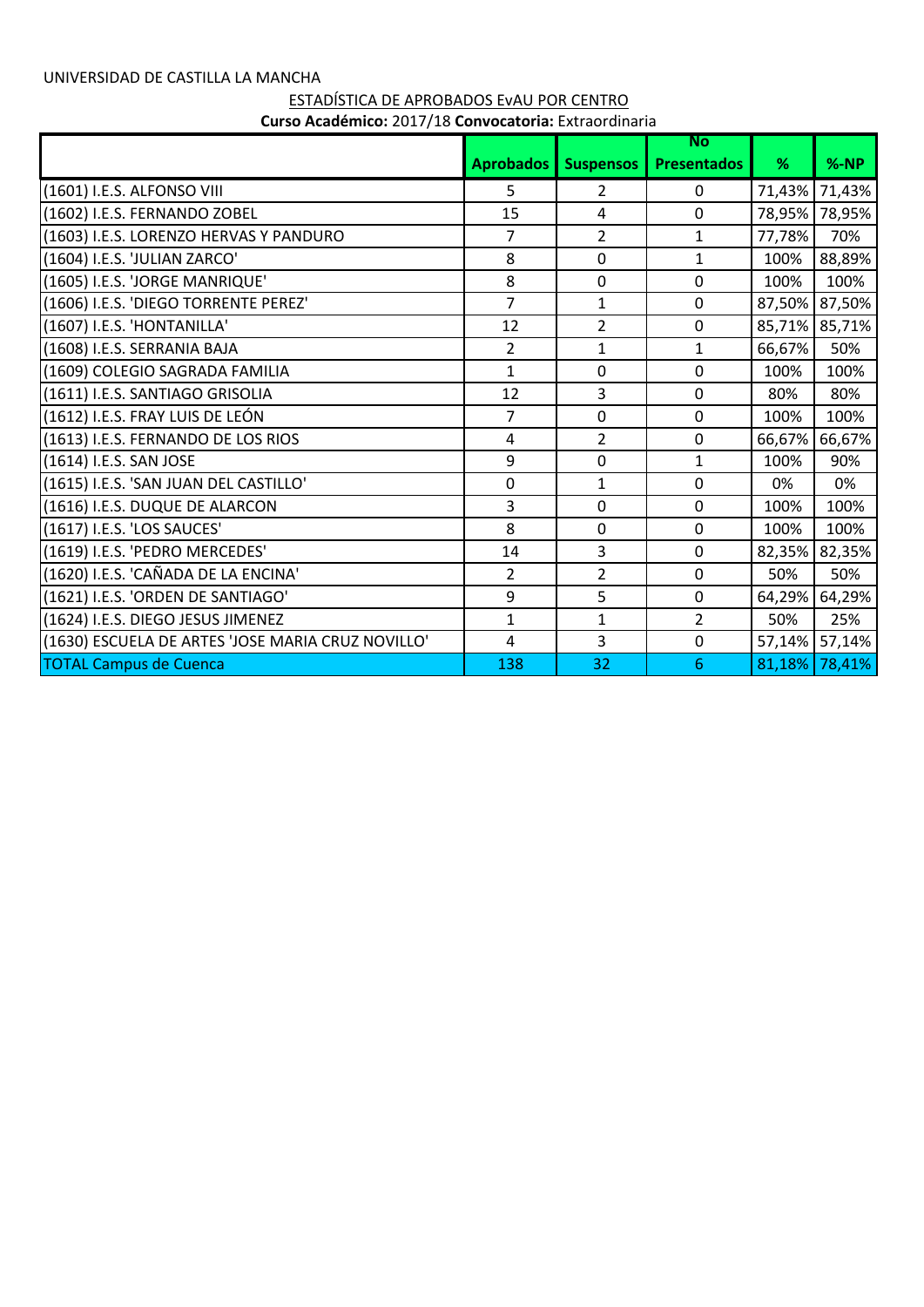| ESTADÍSTICA DE APROBADOS EVAU POR CENTRO              |
|-------------------------------------------------------|
| Curso Académico: 2017/18 Convocatoria: Extraordinaria |

|                                                  |                         |                  | <b>No</b>          |        |               |
|--------------------------------------------------|-------------------------|------------------|--------------------|--------|---------------|
|                                                  | <b>Aprobados</b>        | <b>Suspensos</b> | <b>Presentados</b> | %      | %-NP          |
| (4500) U.G.A.C. DE TOLEDO                        | 0                       | 0                | 1                  | 0%     | 0%            |
| (4501) I.E.S. ALFONSO X EL SABIO                 | 11                      | 0                | $\mathbf{1}$       | 100%   | 91,67%        |
| (4502) I.E.S. EL GRECO                           | 17                      | 14               | $\mathbf{1}$       | 54,84% | 53,12%        |
| (4503) I.E.S. SEFARAD                            | 6                       | 4                | 0                  | 60%    | 60%           |
| (4504) I.E.S. UNIVERSIDAD LABORAL                | 11                      | $\overline{2}$   | $\mathbf 0$        |        | 84,62% 84,62% |
| (4505) I.B. JUAN DE PADILLA                      | 6                       | 5                | 0                  |        | 54,55% 54,55% |
| (4506) I.E.S. VALDEHIERRO                        | 8                       | 3                | $\mathbf 0$        |        | 72,73% 72,73% |
| (4507) I.E.S. 'PEÑAS NEGRAS'                     | 6                       | 5                | $\mathbf 0$        |        | 54,55% 54,55% |
| (4508) I.E.S. ALONSO DE ERCILLA                  | $\overline{2}$          | 0                | 0                  | 100%   | 100%          |
| (4509) I.E.S. INFANTE DON FADRIQUE               | 8                       | 6                | $\mathbf{1}$       |        | 57,14% 53,33% |
| (4510) I.E.S. GABRIEL ALONSO DE HERRERA          | 12                      | 11               | 2                  | 52,17% | 48%           |
| (4511) I.E.S. PADRE JUAN DE MARIANA              | 20                      | 13               | $\mathbf{1}$       |        | 60,61% 58,82% |
| (4512) I.E.S. ALONSO DE COVARRUBIAS              | 8                       | 3                | $\pmb{0}$          |        | 72,73% 72,73% |
| (4513) I.E.S. MIXTO 'GARCILASO DE LA VEGA'       | $\overline{2}$          | $\overline{2}$   | $\mathbf{1}$       | 50%    | 40%           |
| (4514) COLEGIO MAYOL                             | 6                       | $\mathbf{1}$     | $\mathbf 0$        |        | 85,71% 85,71% |
| (4515) COLEGIO NUESTRA SEÑORA DE LOS INFANTES    | 15                      | 14               | 0                  |        | 51,72% 51,72% |
| (4517) COLEGIO SANTA MARIA                       | 3                       | $\mathbf{1}$     | 0                  | 75%    | 75%           |
| (4520) COLEGIO CERVANTES                         | 0                       | $\overline{2}$   | 0                  | 0%     | 0%            |
| (4521) I.E.S.DE LOS NAVALMORALES                 | $\overline{2}$          | $\overline{2}$   | $\pmb{0}$          | 50%    | 50%           |
| (4522) I.E.S. LA SISLA                           | 5                       | $\pmb{0}$        | $\pmb{0}$          | 100%   | 100%          |
| (4523) I.E.S. PUERTA DE CUARTOS ó Nº3            | 10                      | $\mathbf{1}$     | $\pmb{0}$          | 90,91% | 90,91%        |
| (4524) I.E.S. CARLOS III                         | 14                      | 3                | $\mathbf{1}$       |        | 82,35% 77,78% |
| (4525) ESCUELA DE ARTE                           | 6                       | 5                | 0                  |        | 54,55% 54,55% |
| (4526) ESC. ARTES APLICADAS Y OFICIOS ARTISTICOS | 3                       | 4                | $\overline{2}$     | 42,86% | 33,33%        |
| (4527) COLEGIO 'SAGRADOS CORAZONES'              | $\overline{\mathbf{4}}$ | $\mathbf{1}$     | $\pmb{0}$          | 80%    | 80%           |
| (4528) COLEGIO 'COMPAÑIA DE MARIA'               | 8                       | 0                | $\mathbf 0$        | 100%   | 100%          |
| (4529) COLEGIO VIRGEN DE LA ENCINA               | 5                       | $\mathbf 0$      | $\mathbf 0$        | 100%   | 100%          |
| (4530) I.E.S. ALDEBARÁN                          | 4                       | 3                | 0                  |        | 57,14% 57,14% |
| (4531) I.E.S. JULIO VERNE                        | 4                       | 5                | $\mathbf 0$        |        | 44,44% 44,44% |
| (4532) I.E.S. GUADALERZAS                        | 1                       | $\overline{2}$   | 0                  |        | 33,33% 33,33% |
| (4533) I.E.S. 'CONSABURUM'                       | 13                      | 0                | 0                  | 100%   | 100%          |
| (4534) I.E.S. RIBERA DEL TAJO                    | 8                       | $\mathbf{1}$     | $\mathbf 0$        | 88,89% | 88,89%        |
| (4535) I.E.S. 'JUAN ANTONIO CASTRO'              | 6                       | 3                | 0                  | 66,67% | 66,67%        |
| (4536) I.E.S. 'ALONSO DE OROZCO'                 | $\overline{\mathbf{4}}$ | $\mathbf{1}$     | $\pmb{0}$          | 80%    | 80%           |
| (4537) I.E.S. 'SAN ISIDRO'                       | 1                       | 3                | 0                  | 25%    | 25%           |
| (4538) I.E.S. 'MIGUEL HERNANDEZ'                 | $\overline{4}$          | 0                | $\mathbf 0$        | 100%   | 100%          |
| (4539) I.E.S. 'LA BESANA'                        | 10                      | $\pmb{0}$        | 0                  | 100%   | 100%          |
| (4540) I.E.S. 'ALONSO QUIJANO'                   | $\overline{7}$          | 3                | $\pmb{0}$          | 70%    | 70%           |
| (4541) COLEGIO 'VIRGEN DEL CARMEN'               | $\overline{2}$          | $\pmb{0}$        | $\pmb{0}$          | 100%   | 100%          |
| (4542) I.E.S. 'ENRIQUE DE ARFE                   | 3                       | 0                | $\mathbf 0$        | 100%   | 100%          |
| (4543) I.E.S. 'JUANELO TURRIANO'                 | $\mathbf{1}$            | $\overline{2}$   | 0                  | 33,33% | 33,33%        |
| (4544) I.E.S. 'AZARQUIEL'                        | 11                      | 5                | $\mathbf{1}$       | 68,75% | 64,71%        |
| (4545) I.E.S. 'MONTES DE TOLEDO'                 | $\overline{7}$          | $\mathbf 0$      | $\mathbf 0$        | 100%   | 100%          |
| (4546) I.E.S. 'CONDESTABLE ALVARO DE LUNA'       | 11                      | $\overline{2}$   | 0                  | 84,62% | 84,62%        |
| (4547) I.E.S. 'JUAN DE LUCENA'                   | $\overline{7}$          | 6                | $\mathbf{1}$       | 53,85% | 50%           |